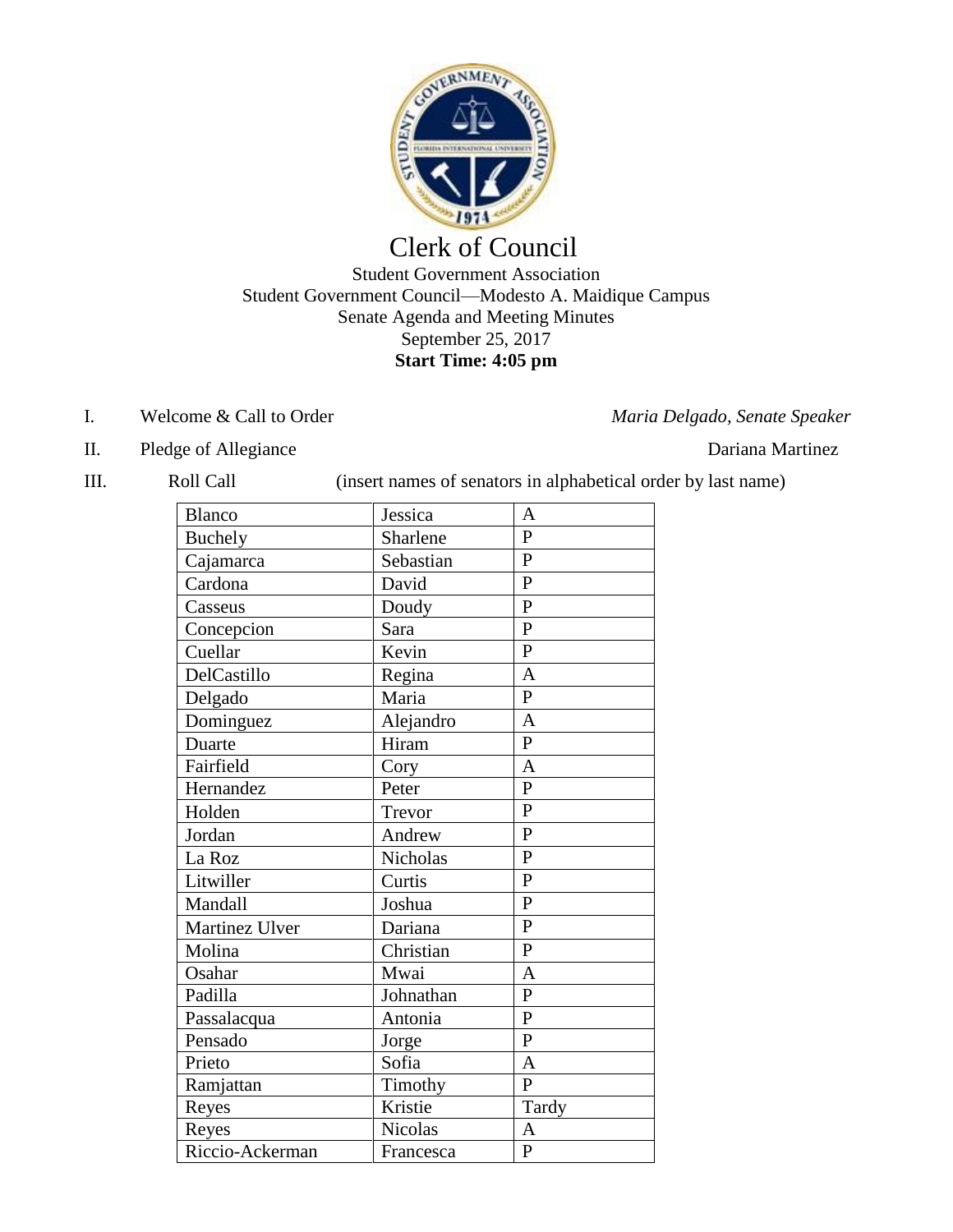| Roig       | Annasofia     | Tardy |
|------------|---------------|-------|
| Sanchez    | Roger         | Tardy |
| Sardinas   | Allison       | Α     |
| Thompson   | Colin         | A     |
| Toussaint  | Cassidie-Anne | P     |
| Vargas     | Paulo         | Р     |
| Watson     | Aujanae       | tardy |
| Williamson | Cristina      | Р     |
| 25/36      |               |       |

### IV. Approval of the minutes

A. Senator Mandall moves to approve minutes from last week, Senator Ramjattan second. Motion passes

## V. Old Business

- A. Senator Ramjattan moves to go on to Old Business, Senator Jordan seconds. Motion passes
- B. Senator Martinez moves to bypass all roll call for the duration of the meeting, Senator Litwiller seconds. Motion passes
- 1. Confirmation of Cabinet Positions
	- C. Confirmation of the Chief of Staff
		- 1. Senator Molina moves for a 3 minutes Q&A, Senator La Roz seconds. Motion passes
		- 2. 24/24 confirmed
	- D. Confirmation of the Secretary of Leadership and Development
		- 1. Senator Ramjattan moves to table confirmation for next meeting, Senator La Roz seconds. Motion passes
	- E. Confirmation of the Secretary for Media Relations
		- 1. Senator Martinez moves to table the confirmation for next meeting, Senator Litwiller seconds. Motion passes
	- F. Confirmation of the Secretary of Sustainability
		- 1. Senator Martinez moves to open a 3min Q&A, Senator Ramjattan seconds. Motion passes
		- 2. Senator Mandall moves to extend one more minute, Senator Ramjattan seconds. Motion passes
		- 3. Senator Ackerman moves to extend two more minutes, Senator Martinez seconds. Motion passes
		- 4. Senator Padilla moves to end Q&A, Senator Cuellar seconds. Motion passes
		- 5. 24/25 confirmed (Senator Molina 'nay'ed)
	- G. Confirmation of the Lobbying Coordinator (1)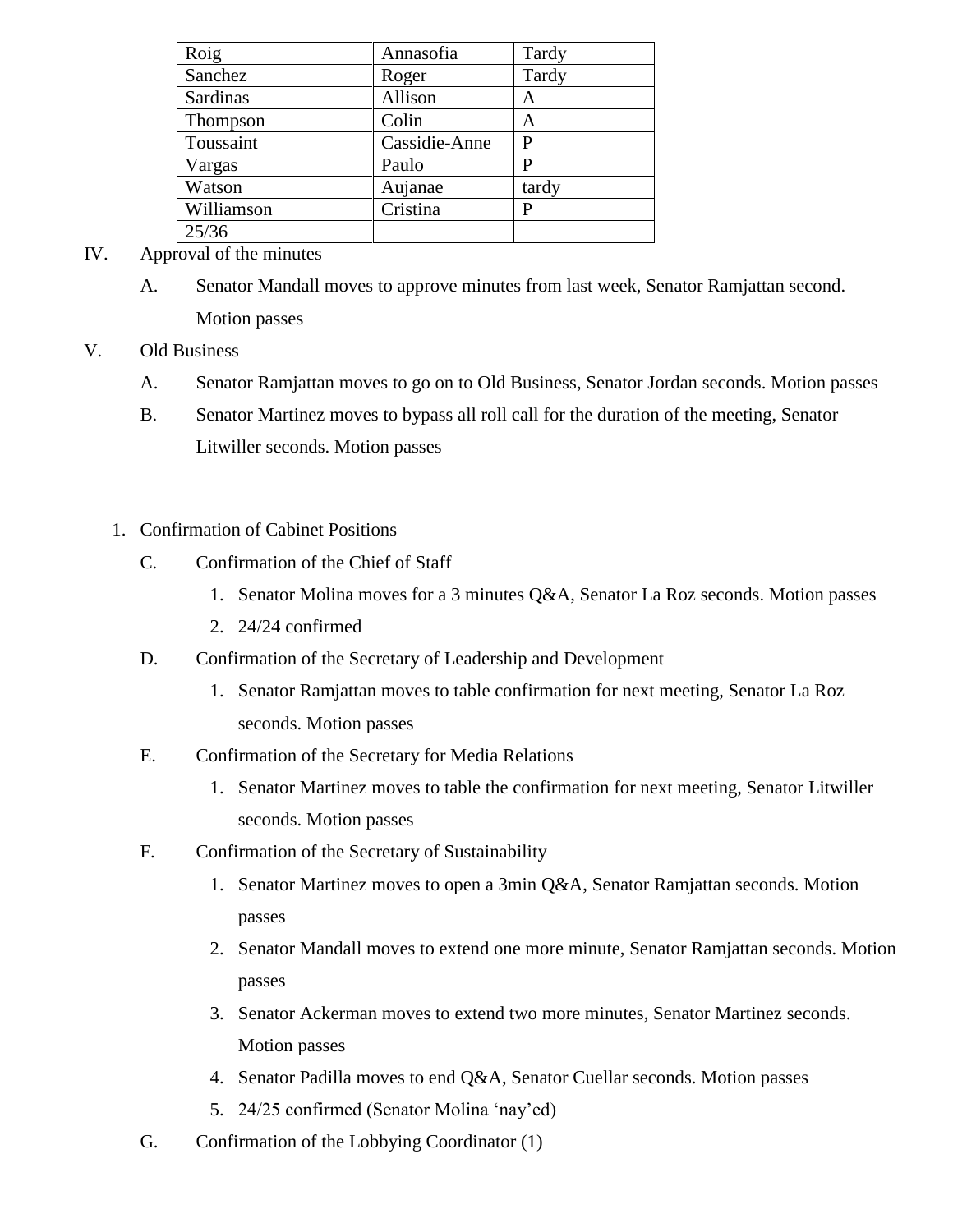- 1. Senator Martinez moves to go into a three min Q&A, Senator Vargas seconds. Motion passes
- 2. Senator Passalacqua moves to extend for 2 more minutes, Senator Martinez seconds Motion passes
- 3. Senator Martinez moves to extend for 2 more minutes, Senator Passalacqua seconds. Motion passes
- 4. Senator Pensado moves to end Q&A and proceed to confirmation, Senator Martinez seconds. Motion passes
- 5. 23/24 confirmed. Senator Passalacqua 'nay'ed
- 6. Senator Litwiller moves to go on to New Business, Senator Jordan seconds. Motion passes
- VI. New Business
	- A. Senator Oath of Office
		- 1. Senator Roig has been sworn in
	- B. Election of the Finance Committee Chair
		- 1. Senator Toussaint moves to open floor for nominations, Senator La Roz seconds. Motion passes
		- 2. Senator Mandall nominates Senator Vargas. Senator Vargas accepts
		- 3. Senator Ramjattan nominates Senator Buchely. Senator Buchely accepts
		- 4. Senator Ramjattan moves to close nominations, Senator Ackerman seconds. Motion passes
		- 5. Senator Martinez moves for a 2min Q&A, Senator Mandall seconds. Motion passes
		- 6. Senator Martinez moves to close Q&A, Senator Casseus seconds. Motion passes
		- 7. Senator Ramjattan moves for a 7min Q&A, Senator Molina seconds. Motion passes
		- 8. Senator Sanchez moves for 8 minutes discussion, Senator Mandall seconds. Motion passes
		- 9. Senator Pensado moves to end discussion and proceed to voting, Senator Cuellar seconds. Motions passes
		- 10. Senator Delgado strikes the motion and yields 5 minutes to Vice President Sirven.
		- 11. Vice President Sirven yields the rest of his time to Ace Student Cooper

| Blanco  | Jessica  |         |
|---------|----------|---------|
| Buchely | Sharlene | Abstain |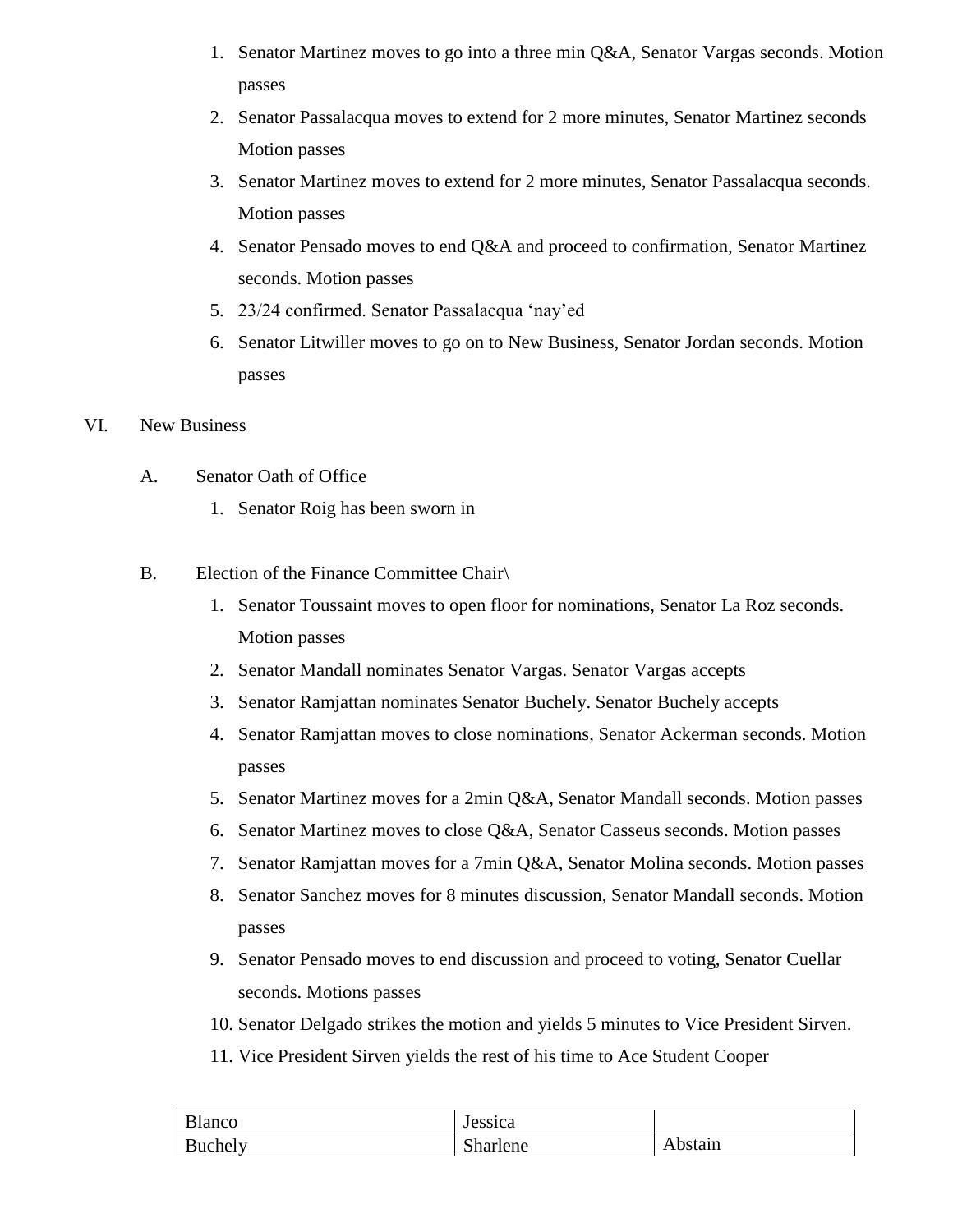| Cajamarca       | Sebastian       | Vargas         |
|-----------------|-----------------|----------------|
| Cardona         | David           | Vargas         |
| Casseus         | Doudy           | Vargas         |
| Concepcion      | Sara            | Vargas         |
| Cuellar         | Kevin           | <b>Buchely</b> |
| DelCastillo     | Regina          |                |
| Delgado         | Maria           | Vargas         |
| Dominguez       | Alejandro       |                |
| Duarte          | Hiram           |                |
| Fairfield       | Cory            |                |
| Hernandez       | Peter           |                |
| Holden          | Trevor          | Vargas         |
| Jordan          | Andrew          | Vargas         |
| La Roz          | <b>Nicholas</b> | <b>Buchely</b> |
| Litwiller       | Curtis          | <b>Buchely</b> |
| Mandall         | Joshua          | Abstain        |
| Martinez Ulver  | Dariana         | Abstain        |
| Molina          | Christian       | <b>Buchely</b> |
| Osahar          | Mwai            |                |
| Padilla         | Johnathan       |                |
| Passalacqua     | Antonia         |                |
| Pensado         | Jorge           | Vargas         |
| Prieto          | Sofia           |                |
| Ramjattan       | Timothy         | <b>Buchely</b> |
| Reyes           | Kristie         |                |
| Reyes           | <b>Nicolas</b>  |                |
| Riccio-Ackerman | Francesca       | <b>Buchely</b> |
| Roig            | Annasofia       | Vargas         |
| Sanchez         | Roger           | Vargas         |
| <b>Sardinas</b> | Allison         |                |
| Thompson        | Colin           |                |
| Toussaint       | Cassidie-Anne   | Vargas         |
| Vargas          | Paulo           | Abstain        |
| Watson          | Aujanae         |                |
| Williamson      | Cristina        | <b>Buchely</b> |

Senator Vargas is elected

- C. Election of the Rules, Legislation, and Judiciary Committee Chair
	- 1. Senator Toussaint moves to open floor for nominations, Senator Buchely seconds. Motion passes
	- 2. Senator Vargas nominates Senator Mandall, Senator Mandall accepts
	- 3. Senator Buchely moves to close nominations, Senator Mandall seconds. Motion passes
	- 4. Senator Ackerman moves for a 5min Q&A, Senator Jordan seconds. Motion passes

| $\sim$ 1<br><b>Blanco</b> | Jessica  | $\overline{\phantom{0}}$ |
|---------------------------|----------|--------------------------|
| Buchely                   | Sharlene | Ave                      |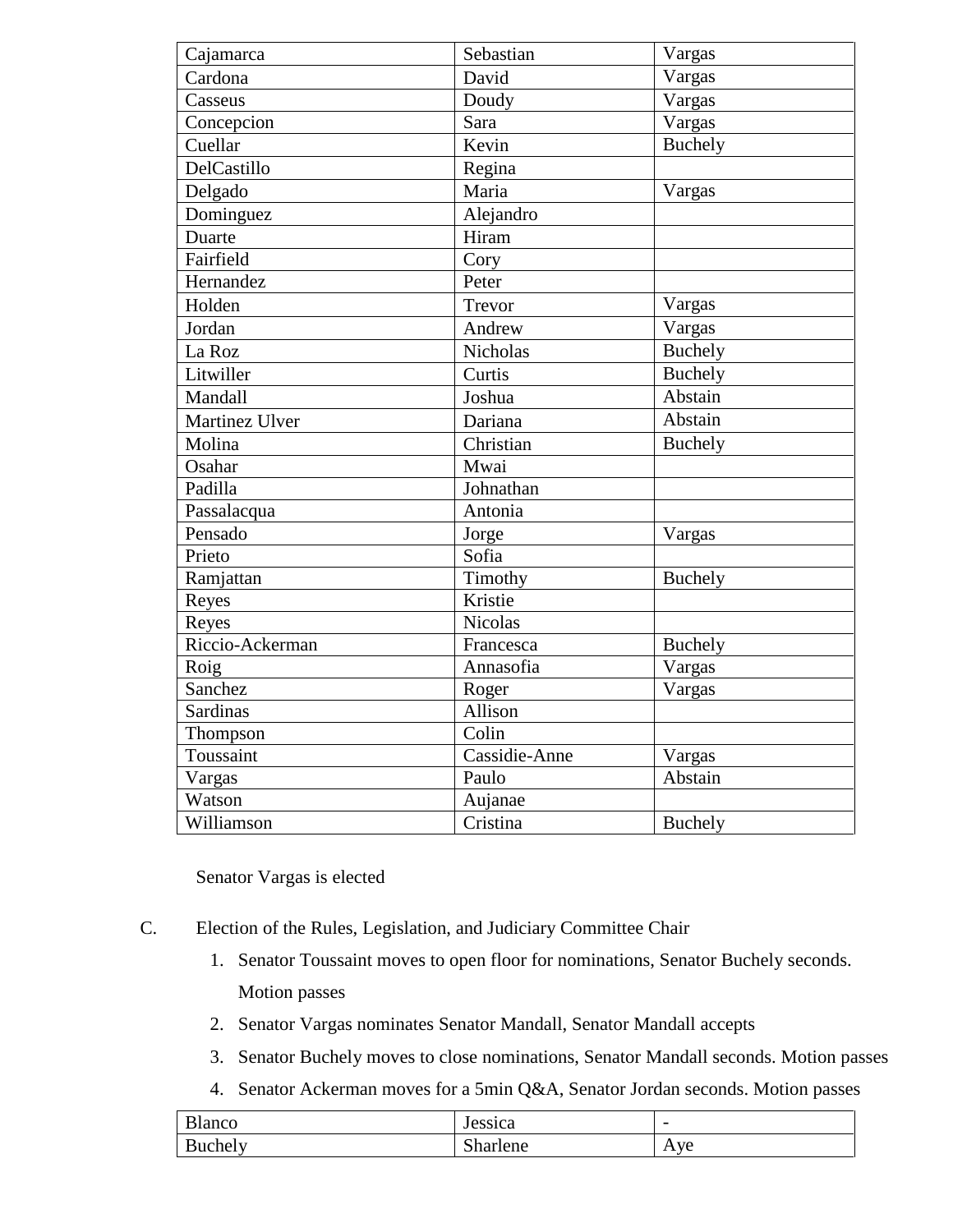| Cajamarca       | Sebastian       | Nay                      |
|-----------------|-----------------|--------------------------|
| Cardona         | David           | Nay                      |
| Casseus         | Doudy           | Abstain                  |
| Concepcion      | Sara            | Aye                      |
| Cuellar         | Kevin           | Aye                      |
| DelCastillo     | Regina          |                          |
| Delgado         | Maria           | Nay                      |
| Dominguez       | Alejandro       | $\overline{\phantom{0}}$ |
| Duarte          | Hiram           | $\overline{a}$           |
| Fairfield       | Cory            | $\overline{a}$           |
| Hernandez       | Peter           |                          |
| Holden          | Trevor          | Aye                      |
| Jordan          | Andrew          | Aye                      |
| La Roz          | <b>Nicholas</b> | Aye                      |
| Litwiller       | Curtis          | Abstain                  |
| Mandall         | Joshua          | Aye                      |
| Martinez Ulver  | Dariana         | Abstain                  |
| Molina          | Christian       | Aye                      |
| Osahar          | Mwai            | $\overline{a}$           |
| Padilla         | Johnathan       | $\overline{a}$           |
| Passalacqua     | Antonia         |                          |
| Pensado         | Jorge           | Aye                      |
| Prieto          | Sofia           | $\overline{a}$           |
| Ramjattan       | Timothy         | Aye                      |
| Reyes           | Kristie         | $\overline{a}$           |
| Reyes           | <b>Nicolas</b>  |                          |
| Riccio-Ackerman | Francesca       | Aye                      |
| Roig            | Annasofia       | Aye                      |
| Sanchez         | Roger           | Aye                      |
| Sardinas        | Allison         | $\overline{a}$           |
| Thompson        | Colin           |                          |
| Toussaint       | Cassidie-Anne   | Abstain                  |
| Vargas          | Paulo           | Abstain                  |
| Watson          | Aujanae         | Abstain                  |
| Williamson      | Cristina        | Aye                      |

Senator Mandall wins the election.

- D. Election of the Operational Review Committee Chair
	- 1. Senator Martinez moves to table the remaining elections to next meeting, Senator Buchely seconds. Motion passes
- E. Election of the Internal Affairs Committee Chair
- F. Election of the Student Advocacy Chair
- G. Election of the Graduate and Professional Student Committee Chair
	- 1. Senator Ramjattan moves to go through reports, Senator Buchely seconds. Motion passes